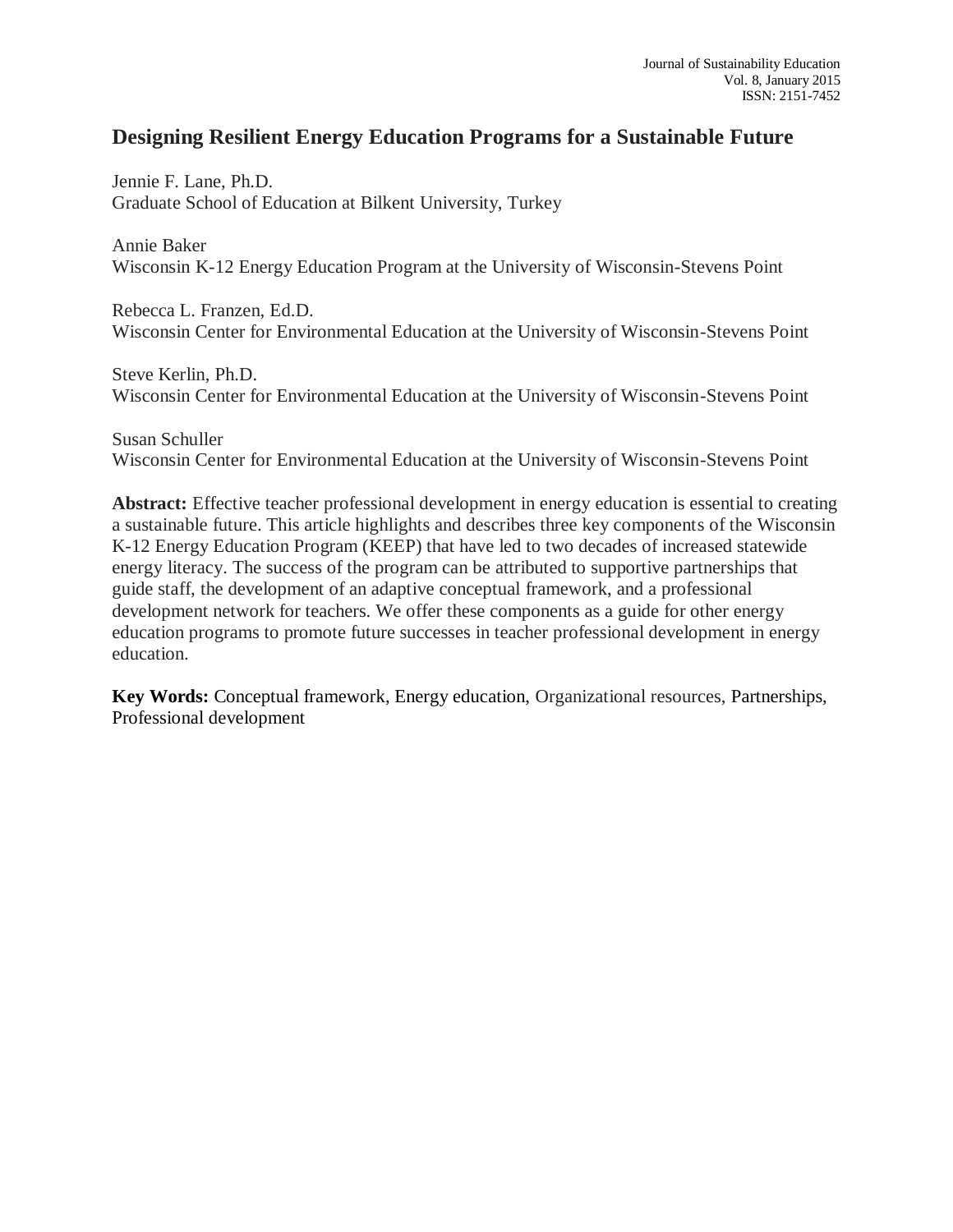*Dr. Jennie Lane is an assistant professor within the Graduate School of Education at Bilkent University in Ankara, Turkey. She*  was previously the director of the Wisconsin K-12 Energy Education Program, working with KEEP since it began in 1995 until *2012.* 

*Annie Baker is the school energy education specialist for the Wisconsin K-12 Energy Education Program at UW-Stevens Point. She serves as project lead for various activities within KEEP, including the School Building Energy Efficiency Education course. For more information about KEEP, please visi[t http://www.uwsp.edu/cnr/wcee/keep.](http://www.uwsp.edu/cnr/wcee/keep)* 

*Dr. Becca Franzen has a dual role at UW-Stevens Point as both an assistant professor of environmental education and a staff member of the Wisconsin Center for Environmental Education.* 

*Dr. Steve Kerlin is an assistant professor of environmental education and nature center management at UW-Stevens Point and an outreach and extension specialist that assists nature centers in Wisconsin. He previously was the director of the Center for Environmental Education and a science and environmental education assistant professor at Northern Kentucky University (NKU). He was also a middle and high school science teacher in Pennsylvania.*

*Susan Schuller is the program coordinator for the Wisconsin Center for Environmental Education at UW-Stevens Point. She oversees all KEEP outreach programming and serves as an ad hoc faculty member.* 

#### Introduction

Energy education has been and continues to be a rapidly changing field. Education programs need to be responsive to changes in energy technologies and consumption patterns. This paper describes key components that one program, the Wisconsin K-12 Energy Education Program (KEEP), utilized to create and offer relevant and practical professional development for teachers.

KEEP is a program within the Wisconsin Center for Environmental Education (WCEE), which is located within the University of Wisconsin-Stevens Point College of Natural Resources and the University of Wisconsin-Extension - Cooperative Extension. It is a professional development program that leverages teacher education to improve and increase energy literacy in Wisconsin's K-12 schools. KEEP started in 1995 as a three-year grant funded project; twenty years later this program still exists and has become an international model for energy education. School systems and energy resource managers have come to recognize KEEP as an essential resource for improving energy education in Wisconsin. What happened to enable KEEP, destined to be a short-term project, to become a long-term program? The key lies in starting with a strong partnership and then creating a proactive conceptual framework that can be reactive to stakeholders' needs and interests. The framework was used to direct program design, featuring teaching resources and courses for teachers. The outcome of the partnership, framework, and professional development is a network of empowered teachers who feel capable and motivated to provide students with meaningful and relevant energy education. An added benefit of this energy education program is that it contributes to statewide energy savings. Over 6000 teachers in Wisconsin have received KEEP support services and materials through graduate-level, university accredited courses. In this paper, we will describe how these teachers have potentially taught over three million students about energy since KEEP started offering courses in 1997. The graduates of KEEP courses are empowered to integrate energy concepts into their classroom lessons year after year, exposing an increasing number of students to energy education. This enhanced interest in teaching about energy can be seen in this comment from a teacher (personal communication, April 10, 2013) who participated in a KEEP course:

"As a first grade teacher, I think it is important that my students not only learn about energy but understand that there are renewable energy sources that are being used in addition to the nonrenewable sources…The activity guide has easy to use,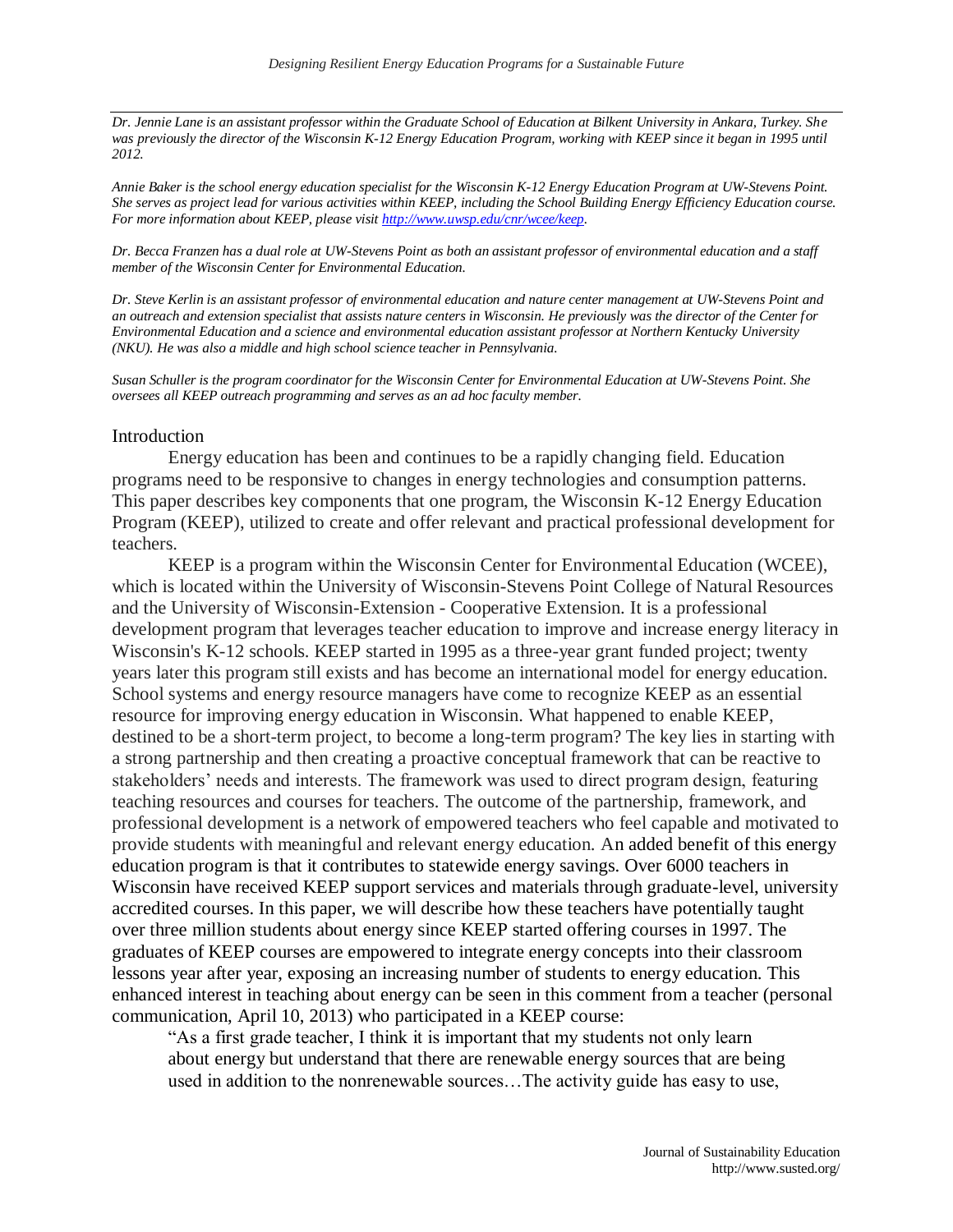

hands on activities to use throughout the grades K-12. It's a great start and will lead to further lessons promoting energy conservation and renewable energy."

*School energy team created as a result of KEEP professional development course, 2013*

Theoretical Framework

Various researchers have identified different strategies and models for professional development of teachers (Darling-Hammond, 1995; Loucks-Horsley et al., 2003; McLaughlin & Oberman, 1996). According to Gamoran and Anderson (2003), the dynamic model of organizational support offers a holistic view of teacher professional development that includes interactive relationships among staff and stakeholders. Gamoran and Anderson developed this model because existing models lacked necessary components to study how schools respond to challenges. This model considers organizational resources (social, human, material) and situates teacher professional development in the middle of a flow of these resources. Not only are resources expended for teacher professional development, but resources are created as a result of the professional development.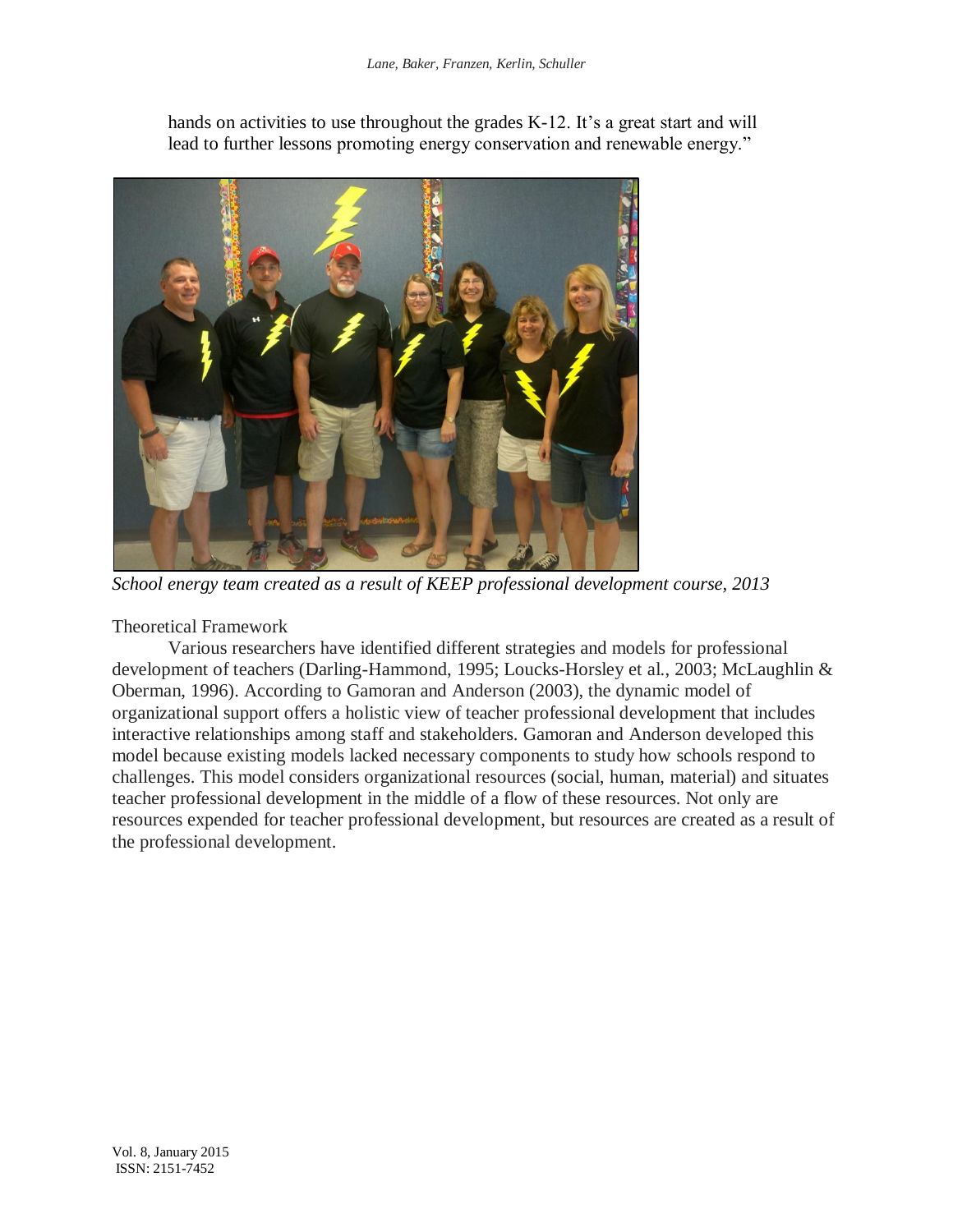



KEEP's approach to professional development fits within this model because of its organizational resources. As shown in Figure 1, partners, including funders and various stakeholders, form a critical social resource (in green) for program design, implementation, maintenance, and evaluation. Partners work with the WCEE to secure funds and supplies for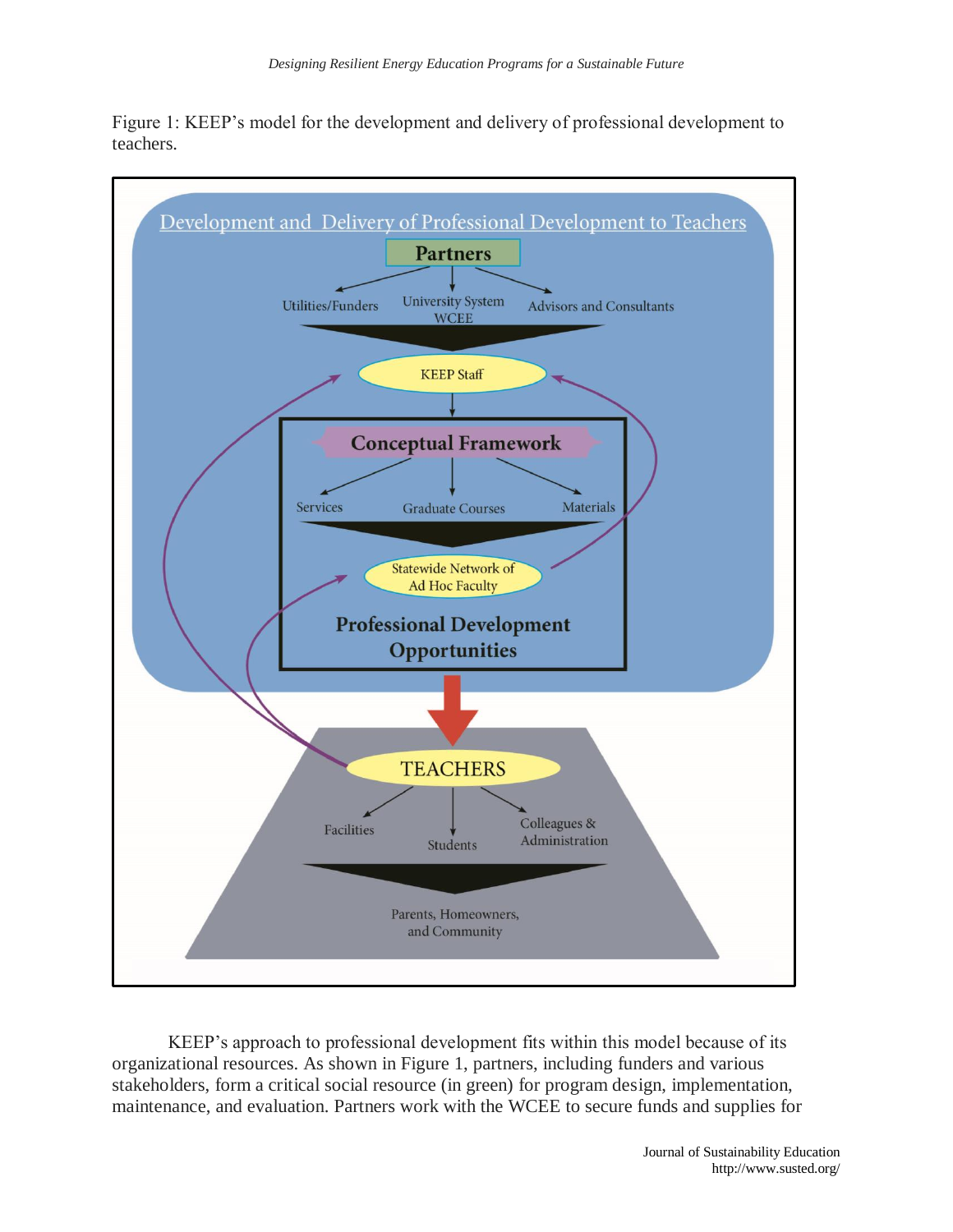material resources (in purple), including personnel and operations, tuition scholarships, and activity guides and other teacher support materials. These partners also worked with KEEP to create the program's conceptual framework. This case study will explain how this framework was important for guiding and directing the design of KEEP's services, materials, and graduate courses. A statewide network of ad hoc faculty disseminate many of these resources and are part of KEEP's human resources (in yellow) along with staff and participating teachers. These individuals are part of the professional development opportunities described in this study. With support of these organizational resources, KEEP has created a statewide network of energy educators who promote energy literacy in Wisconsin. Social, human, and material resources have allowed KEEP to be both reactive and proactive to stakeholder needs and interests. This responsiveness has resulted in stakeholders becoming advocates for KEEP and playing a key role in its success over the past twenty years. Stakeholders can depend upon KEEP to improve energy education and increase energy literacy in Wisconsin.

### Review of Literature on Energy Education Programs

Opinion Dynamics Corporation's (2012) review of K-12 energy education programs summarized and described nine programs according to program categories, quantified savings and claimed savings. Reviewed programs were organized into the four categories of curriculumbased offerings, curriculum-based with proactive energy savings tips for the home, curriculumbased with hands-on activities or projects directed at saving energy, and curriculum-based with energy saving kits. Notable programs reviewed were California K-12 Energy Education (E3), California School Energy Efficiency Program, Connecticut eesmarts™, Connecticut Energy Education, Kentucky National Energy Education Development (NEED) project, Ohio Energy Project, Wisconsin K-12 Energy Education Program (KEEP), Resource Action Programs' LivingWise® and U.S. Department of Energy's School Education Program. Wisconsin KEEP and the Kentucky NEED project were highlighted as programs that focused on dissemination and implementation of energy education curriculum but also promoted actual energy change in school buildings through distribution of CFL bulbs and measurement and data collection.

A second literature review by the Energy Center of Wisconsin (memorandum, January 11, 2013) identified K-12 energy education programs that offer best practices, quantify and claim energy savings. This review included some mentioned in the previous study and added CLASS 5's Schools for Energy Efficiency® program, The Energy Coalition's PEAK Student Energy Actions program, Idaho Power's Energy Wise® Program, and Pacific Gas and Electric Company's Energenius® program. This report described Wisconsin KEEP's approach as focusing primarily on empowering teachers to teach about energy efficiency and energy related issues rather than working directly with students. "KEEP also encourages teachers and students to use the school facility as an example of how to conserve energy by offering special lesson plans and, in the past, school energy audits" (p. 2). The Energy Center of Wisconsin also noted that Wisconsin KEEP and Connecticut Energy Education promote green schools.

It is important for energy education programs to remain relevant. One way to stay relevant is by aligning with state and national curriculum guidelines. *A Framework for K-12 Science Education* (National Research Council, 2012) describes how science and engineering are not only intellectual enterprises but can also improve peoples' lives. Energy education content and learning activities align with many of the cross-cutting concepts of this educational framework including cause and effect, systems and system models, and energy and matter flows, cycles and conservation. Not only is KEEP linked with this framework, but it is also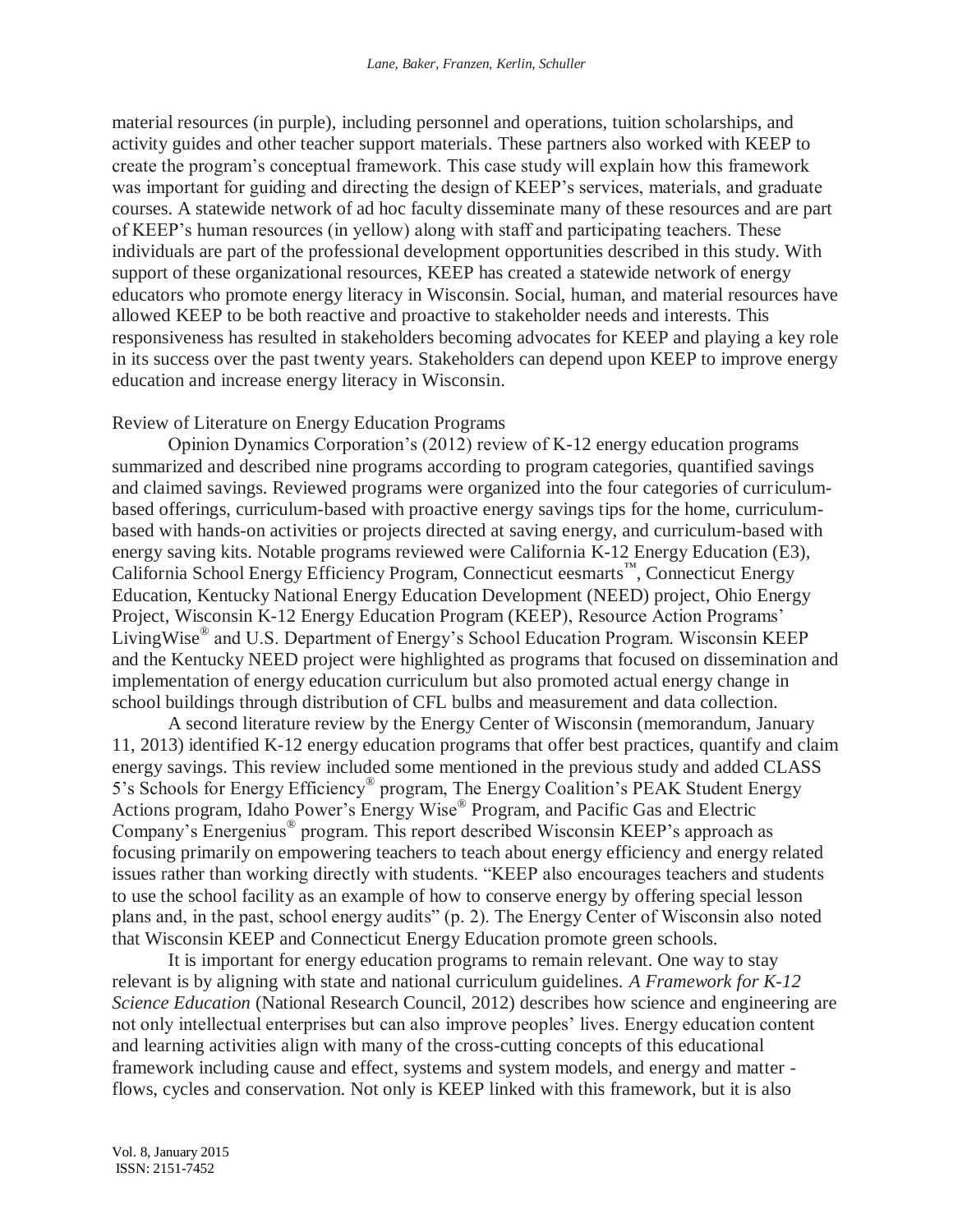aligned with the U.S. Department of Energy's *Energy Literacy Framework* (2014). This framework was designed with the assistance of KEEP and other education partners. It includes seven essential principles and fundamental concepts of energy literacy and is used as a guide for the conceptual framework of many programs. Another way for energy education programs to remain relevant is by connecting to the daily lives of energy producers and consumers. KEEP and some of the other programs have adopted best practices to engage students and teachers in hands-on school projects, directly work with utility administrators, adopt actionable tips for the home and parental engagement, and tracking of energy data (Energy Center of Wisconsin, memorandum, January 11, 2013).

Some energy education programs such as state programs in California, Connecticut, Kentucky, and Wisconsin have the capacities to reach and impact a large number of students and teachers, but these programs and many others have also associated themselves with school systems-based initiatives. Green & Healthy Schools (Kentucky, Wisconsin), Green Schools (Florida, Missouri, Oregon, Washington), U.S. Department of Education's Green Ribbon Schools, Healthy Schools Network, Green Schools Alliance, U.S. Green Building Council's Center for Green Schools, and Green Schools National Network (information about these programs can be found through a simple web search) are just a handful of the recent school systems-based approaches that include energy education and on-site activities to improve energy efficiency and conservation. Alignment with these school-based programs is one way that energy education programs have continued to gain relevance and resiliency.

#### Components of a resilient energy education program

As shown in the literature review, KEEP has been referenced in a number of national studies of exemplary energy education programs. KEEP staff receive phone calls often from energy education supporters from around the world inquiring about the program's key to success. Following, we have outlined three components that have contributed to KEEP's resiliency; they reflect the social, material, and human resources outlined in the theoretical framework. The Wisconsin Center for Environmental Education worked with KEEP staff to establish these components in the program's early years to form a springboard for resiliency and growth.

#### Forming the foundation  $-$  a partnership for energy education

A supportive partnership, as a social resource, is the first key component of a resilient energy education program. These stakeholders, including funders, state education agencies, ad hoc faculty, and teachers, have played essential roles in the creation, maintenance, and advocacy of KEEP. The program has had many funding partners, primarily state utilities and the University of Wisconsin-Stevens Point. Occasionally, it has partnered with different industries, such as paper companies, to sponsor topic specific courses and projects.

Being housed on the campus within the Wisconsin Center for Environmental Education, the University and the WCEE are key supporters of KEEP operations and administration. Through rate payer dollars, the utilities have made a substantial investment in KEEP by providing funding for staffing and scholarships. The scholarships are incentives for teachers to participate in KEEP courses and to improve their energy education teaching competencies. By offering scholarships, funding partners demonstrate their commitment to promoting energy literacy in their community. Like any investment, the funders want to make sure their support is fruitful and effective. Therefore, it is essential that funders, as key stakeholders, play a partnership role in KEEP. The key to this partnership is active communication. Formally,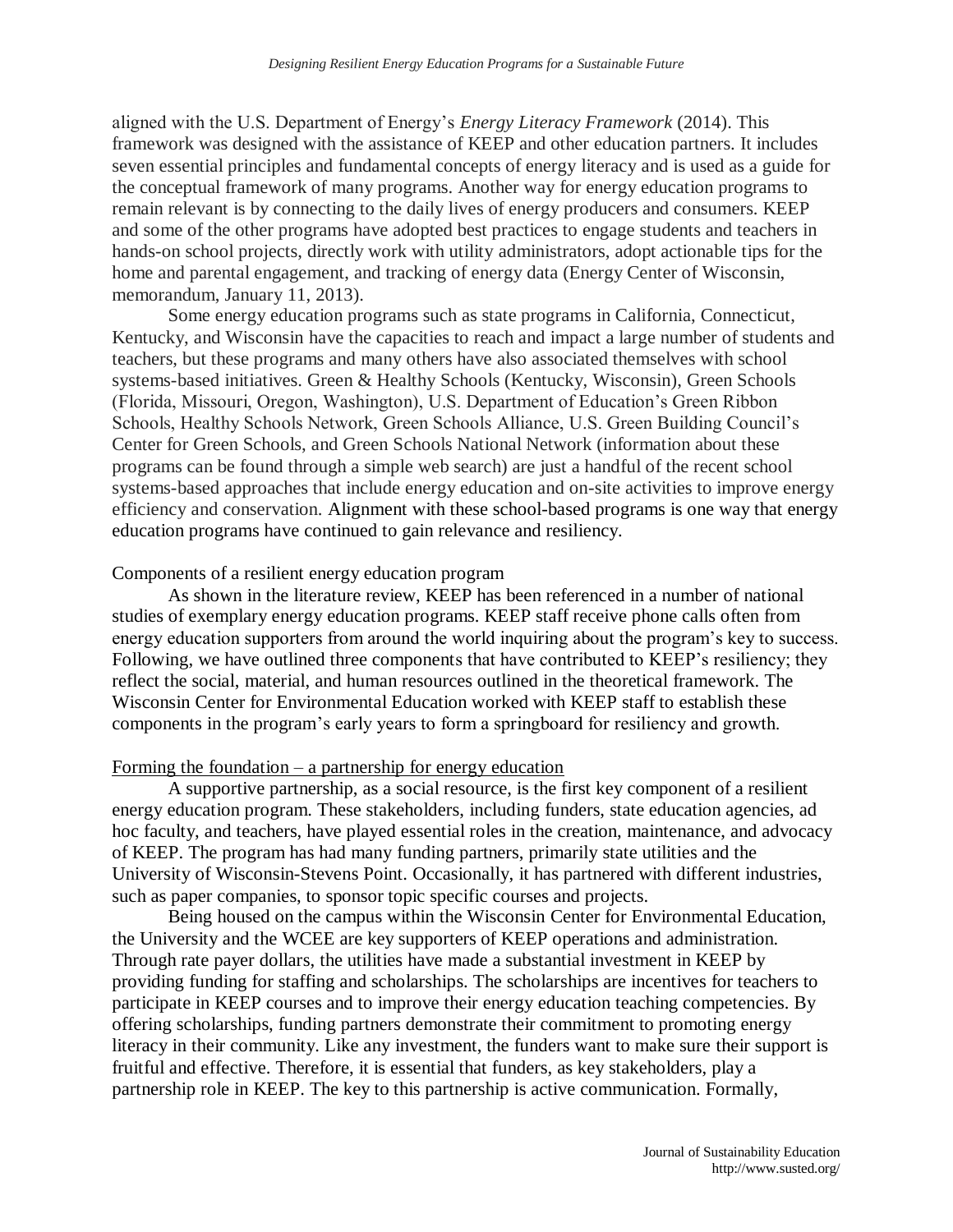communication started with KEEP through a steering committee of partners and now occurs during annual advisory committee meetings. More regularly, communication takes place through work on collaborative projects, workshop presentations, and general correspondences.

Using insights from its funding partners and other stakeholders, the staff continues to work proactively to create programs that anticipate future needs and interests of teachers and energy stakeholders. As noted by Anderson (1996), planned collaboration between a program's partners allows it to reflect on actual classroom experiences to re-assess the educational values and beliefs to continually adapt education programs. Being flexible to the needs and interests of energy education stakeholders has helped make KEEP a resilient program.



*KEEP Ad Hoc instructor and Utility representative at community energy fair, 2013*

## Framing the program - a conceptual guide

Another key component of KEEP's success has been the conceptual framework it developed when the program first began, *A Conceptual Guide to K-12 Energy Education in Wisconsin* (KEEP, 2003). First published in 1996, this resource contains nearly sixty concepts that provide the foundation for curriculum development. The framework includes concepts that address a variety of different issues and viewpoints. KEEP staff conducted an extensive literature review to identify the concepts and worked with their partners to gain insights into energy resource management from many perspectives. The concepts within the framework are organized under four themes:

- 1. We Need Energy,
- 2. Developing Energy Resources,
- 3. Effects of Energy Resource Development, and
- 4. Managing Energy Resource Use.

The themes are designed to build upon each other; understanding the concepts in one theme support comprehension of subsequent themes. Patterned after the goals for curriculum development in environmental education (Hungerford, Peyton, & Wilke, 1980), they start with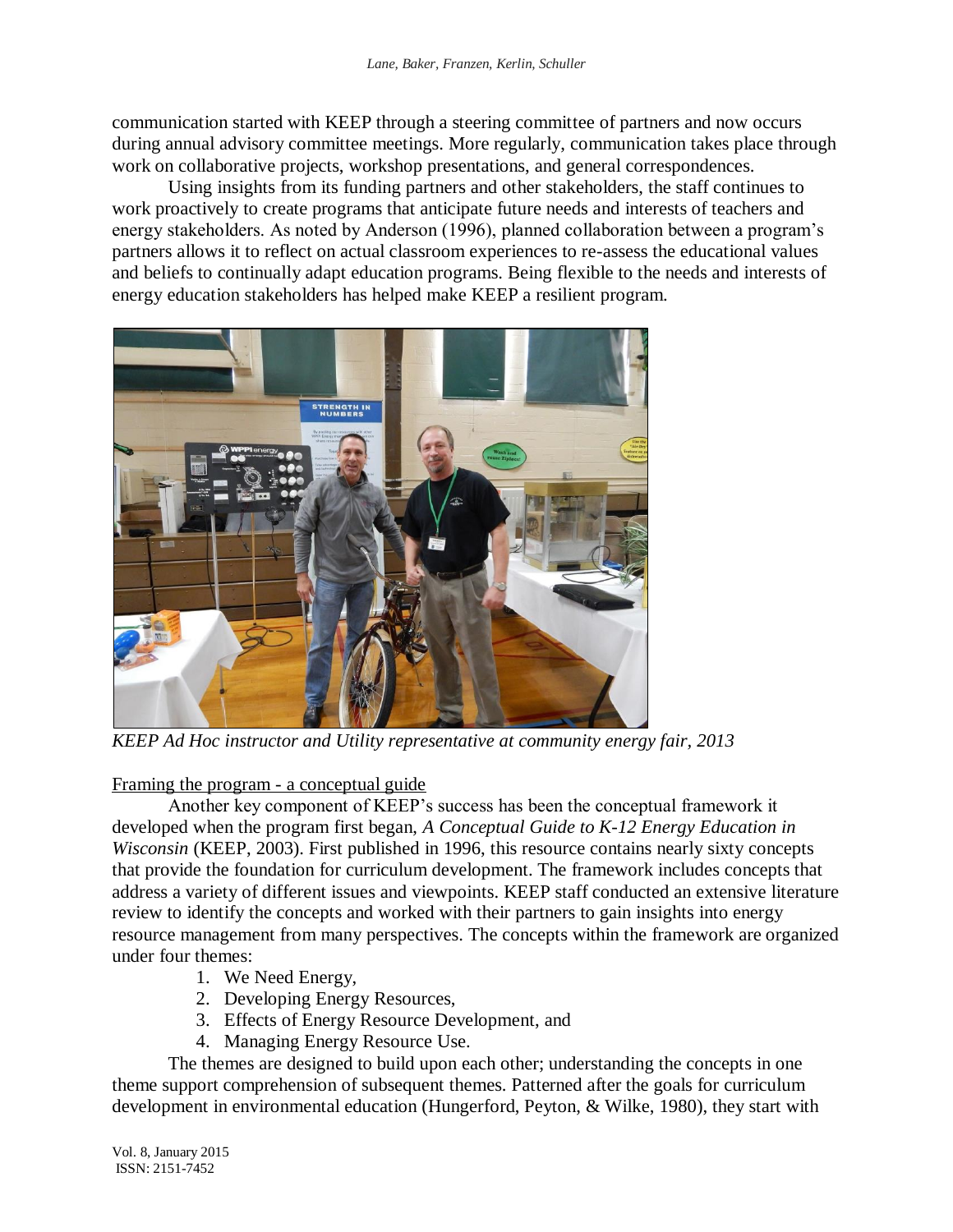awareness to knowledge, continue with values analysis, and conclude with participation strategies to conserve and use energy efficiently.

Throughout KEEP's history, this framework has been used to guide many aspects of program design. Initially, it directed the development of an activity guide, which in turn determined how the pilot course was organized. The guide and course primarily addressed awareness and content knowledge related to the framework (the first and second themes). As the program advanced, it was able to develop other support services and materials to address the other themes. Through an online course, web-based resources and discussion forums have provided teachers and their students with opportunities to discuss and analyze energy issues (theme three). For the fourth theme, the partnerships once again played a critical role implementing the program of KEEP. Their guidance has helped launch initiatives that actively involve teachers and their students in saving energy in their school and homes. One project involved creating *Energy and Your School* (KEEP, 2009), an activity guide focusing on the school building as a learning resource. Over the years, insights from state utilities and other energy resource managers have helped the framework remain relevant and effective. It has been revised twice, most recently in 2003.

This foundational document provided the necessary structure for advancing energy education efforts that included writing additional supplemental materials, offering creative outreach activities and programs, and designing additional graduate course options. Figure 2 presents a timeline pointing out some social and material resources available from KEEP. It begins with the steering committee of partners and the conceptual framework and then highlights some of the projects and activities that have taken place since. The next section describes how KEEP's human resources disseminate materials and services through its professional development network.

**KEEP Timeline** 1995 1996 1997 2001 2002 2004 2005 2009 2010 2012 2014 1999 2007 1995 Present Energy Energy Grants and First **KEEP Targets** Educator of New Course CFL Advisory the Year Family and Developed: Conceptual Committee Fundraiser Program Exploring Consumer Framework Created for Meeting Begins Science & and Activity Energy Schools with Tech Ed Education Guide Partners Through Teachers Energy Created Over 6,000 Education **STEM** Energy Steering Doable **KEEP Course** Ad Hoc Certificate and Your Committee Renewables: Participants Instructor KEEP through School with Renewable Training and Reached Develops University of Guide Partners Energy Pilot Year of First Online Wisconsin-Education Developed Launches KEEP Graduate **Stevens Point** KEEP Curriculum Graduate Course Supplement Course Completed

Figure 2: The figure below highlights selected program activities accomplished since KEEP's inception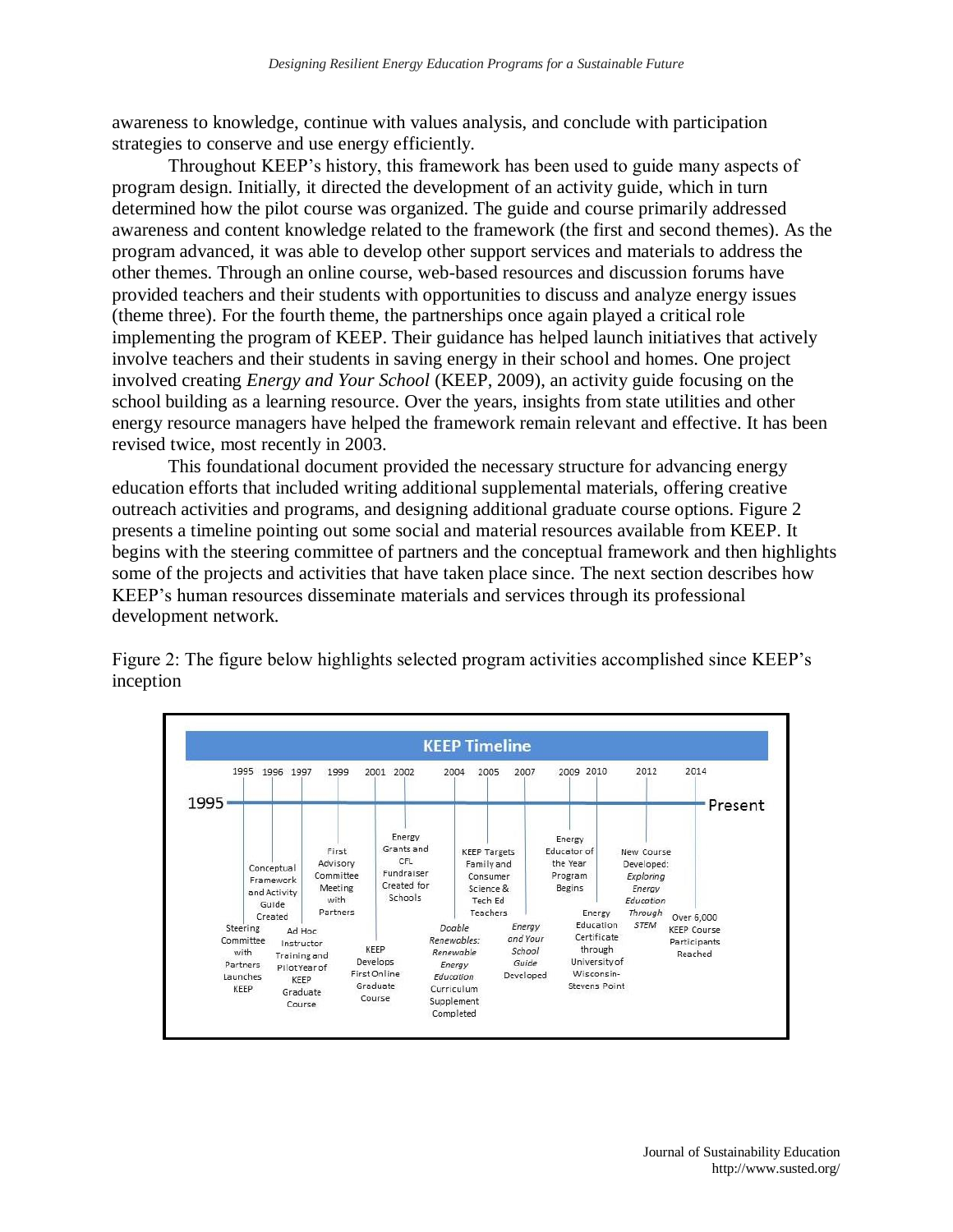### Fostering energy literacy - professional development

A professional development network is the third key component of program resiliency. Energy is an abstract, often intimidating topic, and may not seem relevant to teachers outside the discipline of science. Based on the research that teacher education is needed to help teachers overcome barriers (Ham, Rellergert-Taylor, & Krumpe, 1988; Lane, et al., 1995; Monroe & Cappeart 1994; Paul & Volk, 2002) and the importance of relevance and meaning to motivate interest in the environment (Chawla, 1998; Kollmuss & Agyeman, 2002; Sia, Hungerford, & Tomera, 1986), the human resources of KEEP worked together to create programs that would be meaningful and attractive to teachers. Being housed within the University of Wisconsin-Stevens Point enabled KEEP to create university accredited courses. Teachers are interested in earning graduate credit to sustain their license and move up the pay scale. Tuition scholarships provided through KEEP stakeholders made these courses even more attractive to teachers. The opportunity for inexpensive graduate credit drew teachers in and, to sustain interest, KEEP offered various other supports such as web-based teaching aids, student contests, newsletters, and grants that are noted in the timeline (see Figure 2).

On average, twenty-nine KEEP courses are offered each year. How can a small number of staff located in central Wisconsin provide professional development to teachers statewide? The answer lies in KEEP's ad hoc faculty network.

To disseminate KEEP's professional development opportunities, KEEP staff worked with its steering committee to identify qualified individuals in energy resource management and teacher education to become ad hoc faculty. These faculty were strategically located throughout the state to ensure teachers statewide received access to KEEP support services and materials. These efforts resulted in an effective program as defined by Kerlin (2012): one that has easy access to repeated and linked training workshops and courses, individualized support, along with sustained support in the classroom from content and education experts. With this multi-faceted approach to providing a comprehensive network of support services and materials for teachers, KEEP builds the capacity of any teacher to become an energy education leader.

Teacher education has been the key resource dissemination strategy for KEEP. Teachers work daily with students and best understand their learning needs, using and creating organizational resources. Through KEEP, they learn how to best tie energy concepts into their curriculum. The main reason for seeking energy literacy through teachers is simply that more students can be reached through teacher education. KEEP staff calls this its multiplier effect. By using the ad hoc faculty network, many more students receive energy education directly through the classroom teacher. In KEEP's first twelve months of offering courses under the initial grant, nearly 400 teachers participated. Some of these were elementary school teachers who have around twenty students in the classroom and others were secondary level teachers with multiple classrooms teaching around 100 students a year. Roughly averaging these two groups of teachers, each teacher reaches around sixty students a year. Therefore, the first population of teachers who attended the KEEP course potentially taught 24 000 students in their first year!

Each year, a new set of teachers participate in courses while teachers from previous years continue to implement activities they experienced in the classroom. As shown in Figure 3, through the multiplier effect, over 6000 teachers have been through courses, potentially having taught over three million students by the sixteenth year of offering classes. Of course there are exceptions and variances to these calculations: teachers retire, quantity and quality of energy content vary, subject and grade level differences, student learning, and so forth. Nonetheless, the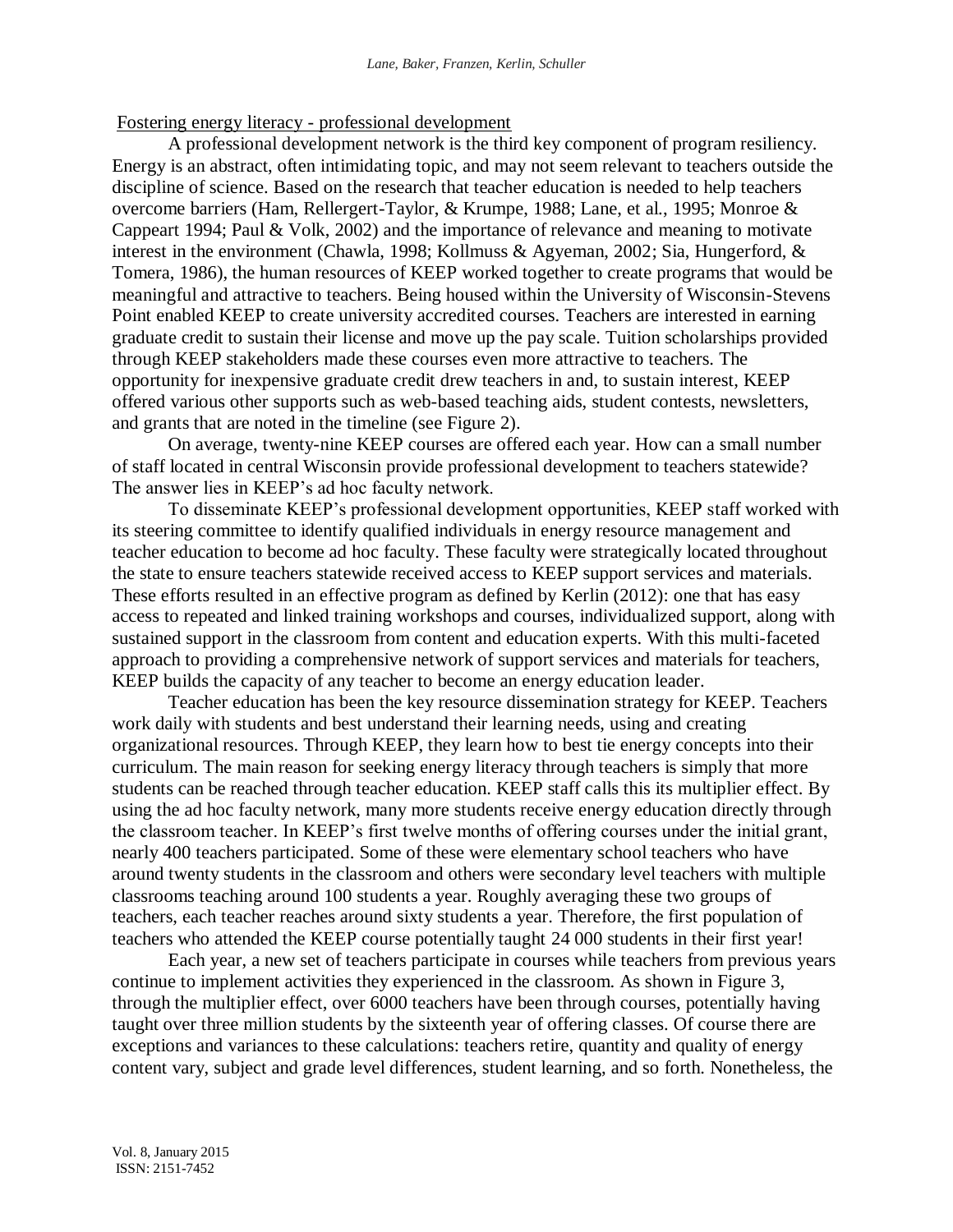potential for reaching the most students more consistently through the school year is the main reason KEEP is an advocate for teacher empowerment.





Results – energy literate teachers and their students

Teachers who have received professional development through KEEP and use its resources with their students are ultimately the program's resiliency. Ideally, because they have become empowered by their experiences and support, they can continue to educate their students and peers about energy even if KEEP should cease to exist. They have become cheerleaders for and advocates of energy literacy. As one high school science teacher (personal communication, May 8, 2014) noted:

"[KEEP] gave me the confidence to use STEM activities in my classroom, by understanding the process and what I needed for materials, and knowing it would work and be fun. I have used all of the ones we went through in my classroom already and am excited to look into more activities involving STEM. The kids have loved it, and so have I. It was worth the time, and I've become a better teacher because of it."

A network of teacher energy education leaders has emerged in Wisconsin. The program has found that as teachers became more advanced in their energy content knowledge and experiences, they became interested in providing students with more opportunities to make their schools and homes more energy efficient. Consequently, they report needing help building school community partnerships on energy issues. Other teachers have indicated they would like to integrate more extensive and in-depth energy practices in their school districts. In response, KEEP staff worked with its social resources to create initiatives such as grants, awards, incentives, and contests that serve even more teachers and their students. KEEP continues to enhance its evaluation and assessment strategies to provide more evidence of impact and longterm energy literacy. Some general strategies used are course evaluations, pre-post assessments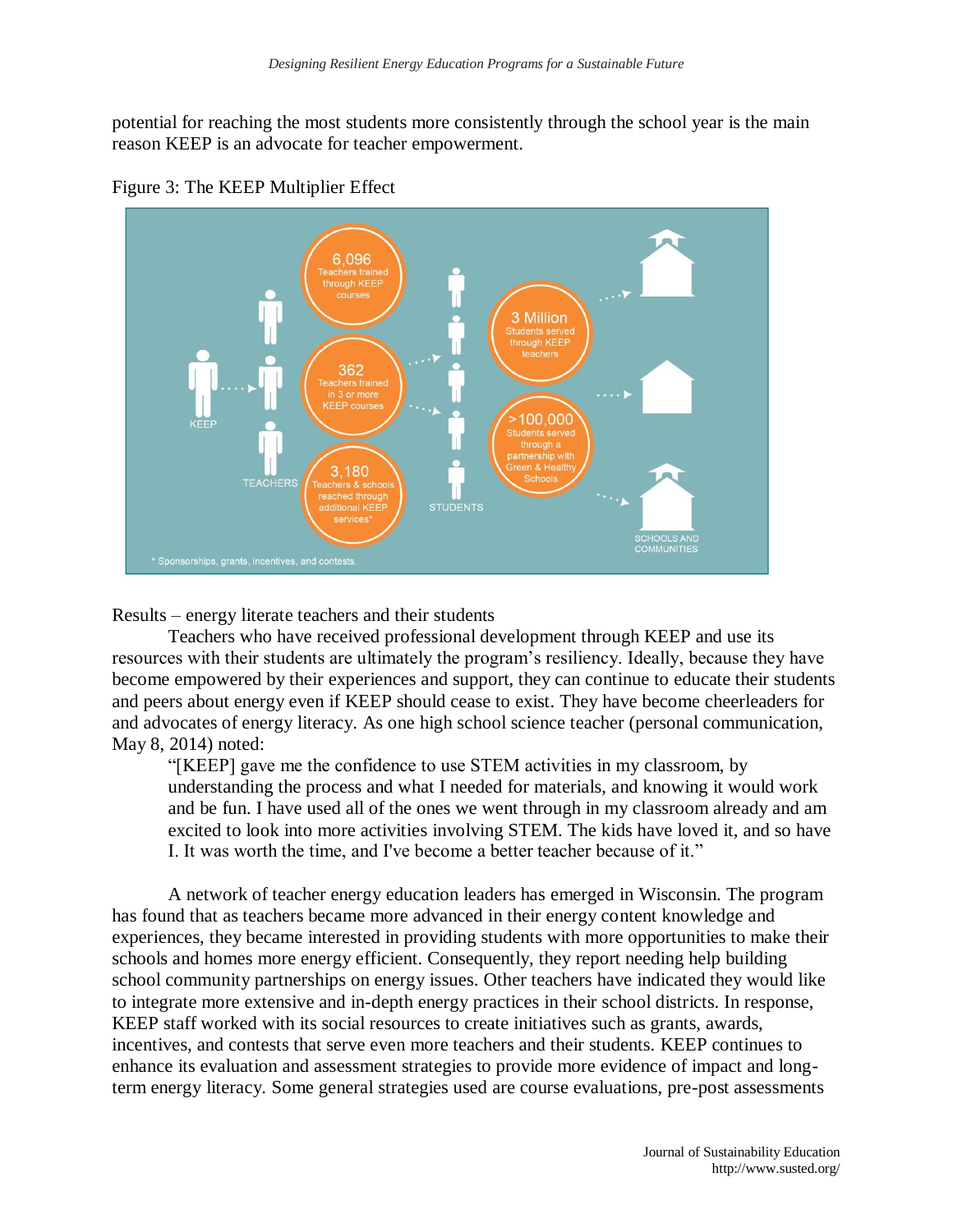for course participants (implemented in 2013), graduate student research and partnering with external evaluators on occasion throughout its 20 year history.

Today, KEEP has a suite of over seven graduate courses on energy education topics for teachers along with other material resources which advance the reach and depth of energy education in Wisconsin. Over 300 teachers have taken three or more KEEP courses and nearly twenty of these teachers have earned an Energy Education Certificate through the University of Wisconsin-Stevens Point. The certificate enhances a practicing teacher's portfolio by reflecting comprehensive professional development and experiences in energy content and teaching competencies. These teachers have the potential to become leaders in their districts. KEEP has been fortunate to have partnerships that have enabled staff to meet teachers' needs and interests, further developing this network of leaders.



*Teachers tour hydroelectric facility during summer workshop, 2013*

Conclusions and Recommendations

This case study has featured material, human, and social resources that have been essential for KEEP's resiliency. The development of partnerships with state utility companies, the production of an energy education conceptual guide, and the creation of a sustained professional development network have led to continued program success. Adoption of these approaches and features may help other energy educators develop and sustain large-scale energy education initiatives.

There are other aspects of the program's organizational resources that have contributed to program success that are beyond the scope of this paper to discuss. However, it should be noted that ongoing formative assessments have been crucial to evaluating the program's effectiveness (Lane, Mollica, & Windjue, 2013). These assessments include regular strategies to gain teacher feedback as well as external reviews to evaluate program effectiveness. The outcomes of these assessments have helped the staff revise program development strategies and ensure stakeholder satisfaction. Another aspect of partnerships is working collaboratively, rather than competitively,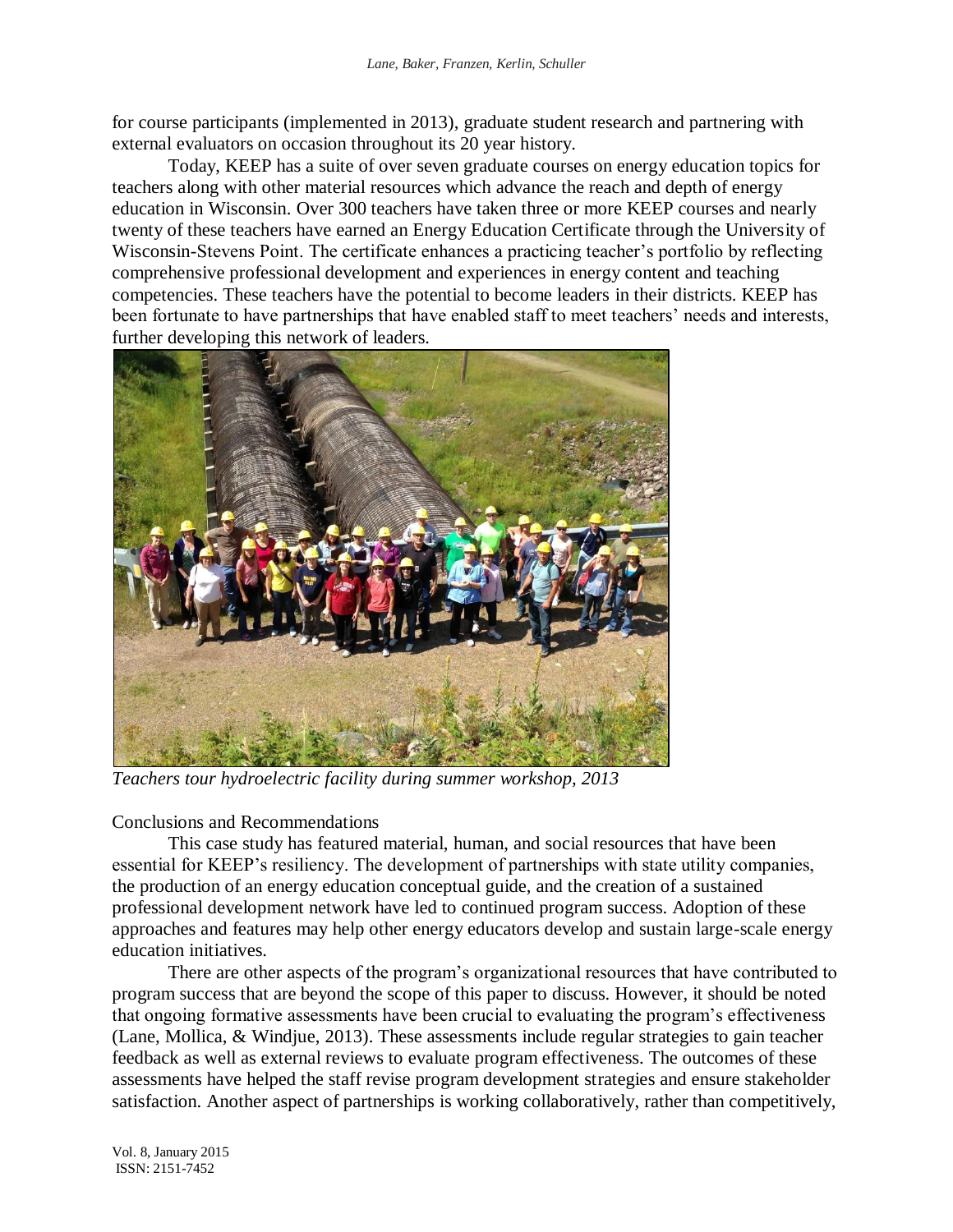with other state education programs. For example, strategic collaborations with programs like the Wisconsin Green & Healthy Schools program is proving to be a good strategy for advancing KEEP's reach in schools.

The components discussed in this paper have had many subsequent beneficial outcomes. One benefit of KEEP's multiplier effect and network of energy education leaders is that it has contributed to statewide energy savings. Course components such as creation of energy action plans and opportunities for mini-grants encourage teachers to work with facilities staff to carry out energy efficiency upgrades and implement energy conservation initiatives in their district.

For over twenty years, KEEP staff and stakeholders have recognized how organizational resources have time and time again helped sustain their program. Other effective energy education programs will recognize how the components discussed in this paper have benefitted their state's energy literacy. They may find ways to incorporate some of the strategies KEEP has used to enhance their program just as the KEEP staff welcome learning about the organizational resources of other programs.

Acknowledgments: The authors would like to thank KEEP staff for their assistance with this study.

### References

- Anderson, R.D. (1996). Study of Curriculum Reform. Washington, DC: U.S. Government Printing Office.
- Chawla, L. (1998). Significant life experiences revisited: A review of research on sources of environmental sensitivity. *The Journal of Environmental Education*, *29*(3), 11-21.
- Darling-Hammond, L. (1995). Changing conceptions of teaching and teacher development. *Teacher Education Quarterly, 22*(4), 9–26.
- Gamoran, A. & Anderson, C.W. (2003). A dynamic model of organizational support. In Gamoran, A. & Anderson, C.W., Quiroz, P.A., Secada, W.G., Williams, T., & Ashmann, S., *Transforming teaching in math and science: How schools and districts can support change* (pp. 22-37)*.* New York, NY: Teachers College Press.
- Ham, S. H., Rellergert-Taylor, M. H., & Krumpe, E. E. (1988). Reducing barriers to environmental education. *The Journal of Environmental Education, 19*(2), 25-33.
- *K-12 Energy Education Literature Review Memo FINAL 2012-10-23*, from Opinion Dynamics Corporation. Downloaded from the Massachusetts Energy Efficiency Advisory Council Website, [www.ma-eeac.org,](http://www.ma-eeac.org/) 9/1/14.
- KEEP. (2003). *A conceptual guide to K-12 energy education in Wisconsin*. Stevens Point, WI: Focus on Energy and Wisconsin Center for Environmental Education.
- KEEP. (2009). *Energy and Your School.* Stevens Point, WI: Focus on Energy and Wisconsin Center for Environmental Education.
- Kerlin, S. (2012). Professional development strategies that promote science inquiry teaching and learning. *Kentucky Journal of Excellence in College Teaching, 10*, 74-87.
- Kollmuss, A., & Agyeman, J. (2002). Mind the gap: why do people act environmentally and what are the barriers to pro-environmental behavior? *Environmental education research*, *8*(3), 239-260.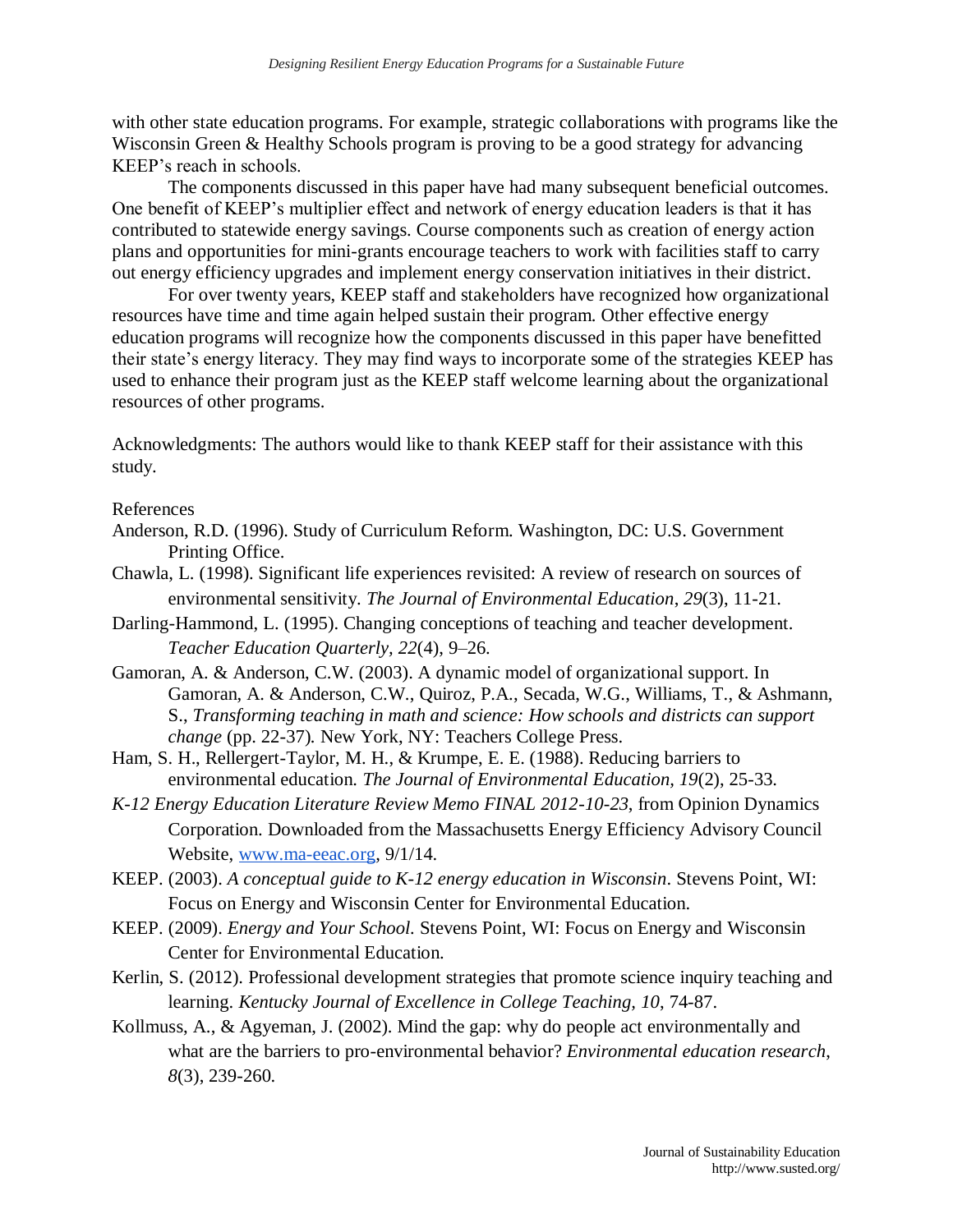- Hungerford, H., Peyton, R. B., & Wilke, R. J. (1980). Goals for curriculum development in environmental education. *The Journal of Environmental Education*, *11*(3), 42-47.
- Lane, J., Mollica, J., & Windjue, S. (2013). Ensuring teacher education program success through formative assessments: An overview of the Wisconsin K-12 Energy Education Program. *Middle Grades Research Journal*, *8*(2), 51–62.
- Lane, J., Wilke, R., Champeau, R., & Sivek, D. (1995). Strengths and weaknesses of teacher environmental education preparation in Wisconsin. *The Journal of Environmental Education*, *27*(1), 36-45.
- Loucks-Horsley, S., Love, N., & Stiles, K. E., Mundry, S., & Hewson, P. (2003). *Designing professional development for teachers of science and mathematics.* Thousand Oaks, CA: Corwin Press.
- McLaughlin, M. W. & Oberman I., Eds. (1996). *Teacher learning: New policies, new practices*. New York: Teachers College Press.
- Monroe, M. and Cappaert, D. (1994). *Integrating Environmental Education into the School Curriculum*. Ann Arbor, Mich.: Regents of the University of Michigan.
- National Research Council. (2012). A Framework for K-12 Science Education: Practices, Crosscutting Concepts, and Core Ideas. Washington, D.C.: National Academies Press.
- Paul, G., & Volk, T. L. (2002). Ten years of teacher workshops in an environmental problem-solving model: teacher implementation and perceptions. *The Journal of Environmental Education*, *33*(3), 10-20.
- Sia, A. P., Hungerford, H. R., & Tomera, A. N. (1986). Selected predictors of responsible environmental behavior: An analysis. *The Journal of Environmental Education*, *17*(2), 31-40.
- U.S. Department of Energy. (2014). Energy Literacy: Essential Principles and Fundamental Concepts for Energy Education. Downloaded from the U.S. Department of Energy website, [http://energy.gov,](http://energy.gov/) 9/3/14.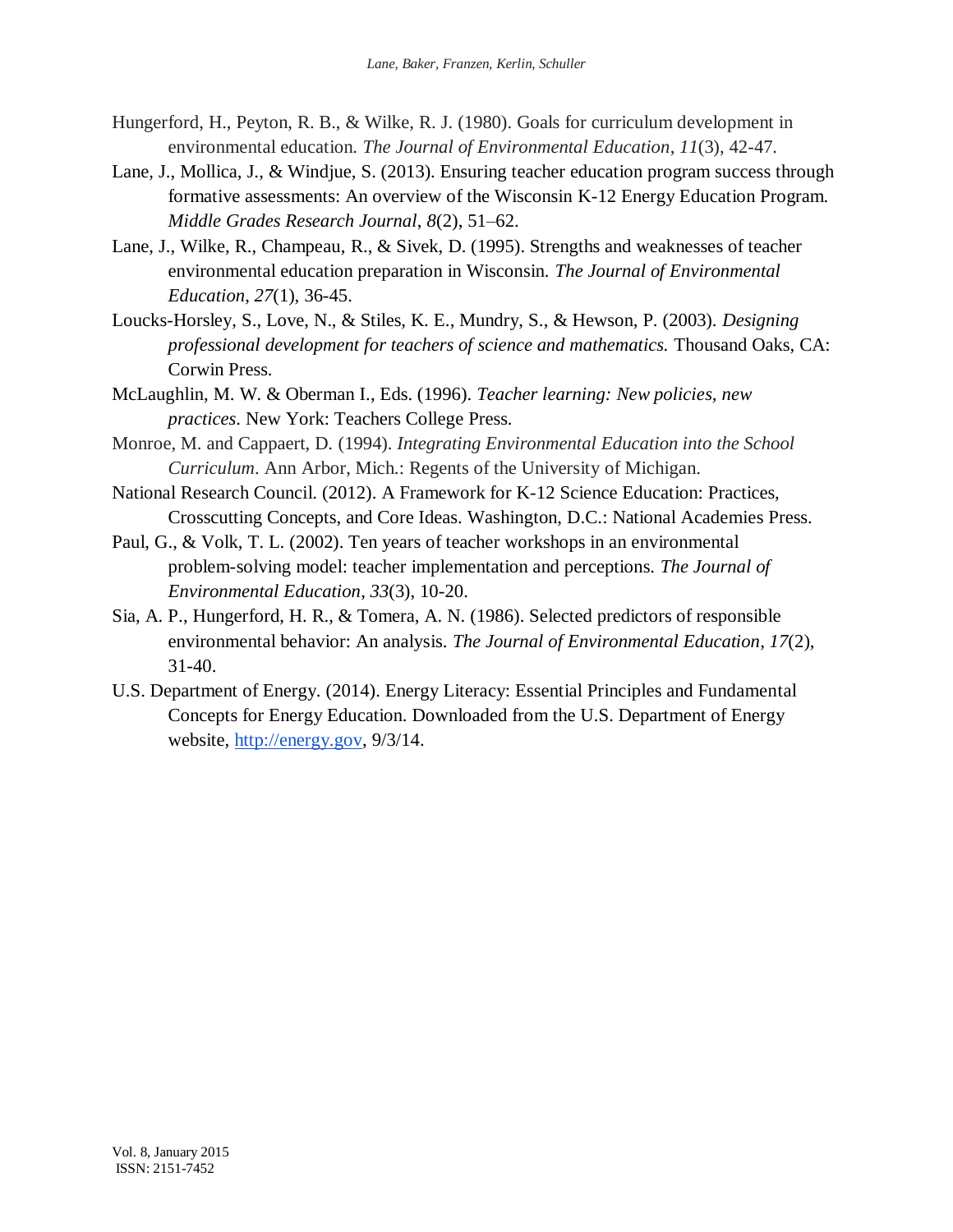Jennie F. Lane, Ph.D.



Annie Baker



Rebecca L. Franzen, Ed.D.



Steve Kerlin, Ph.D.